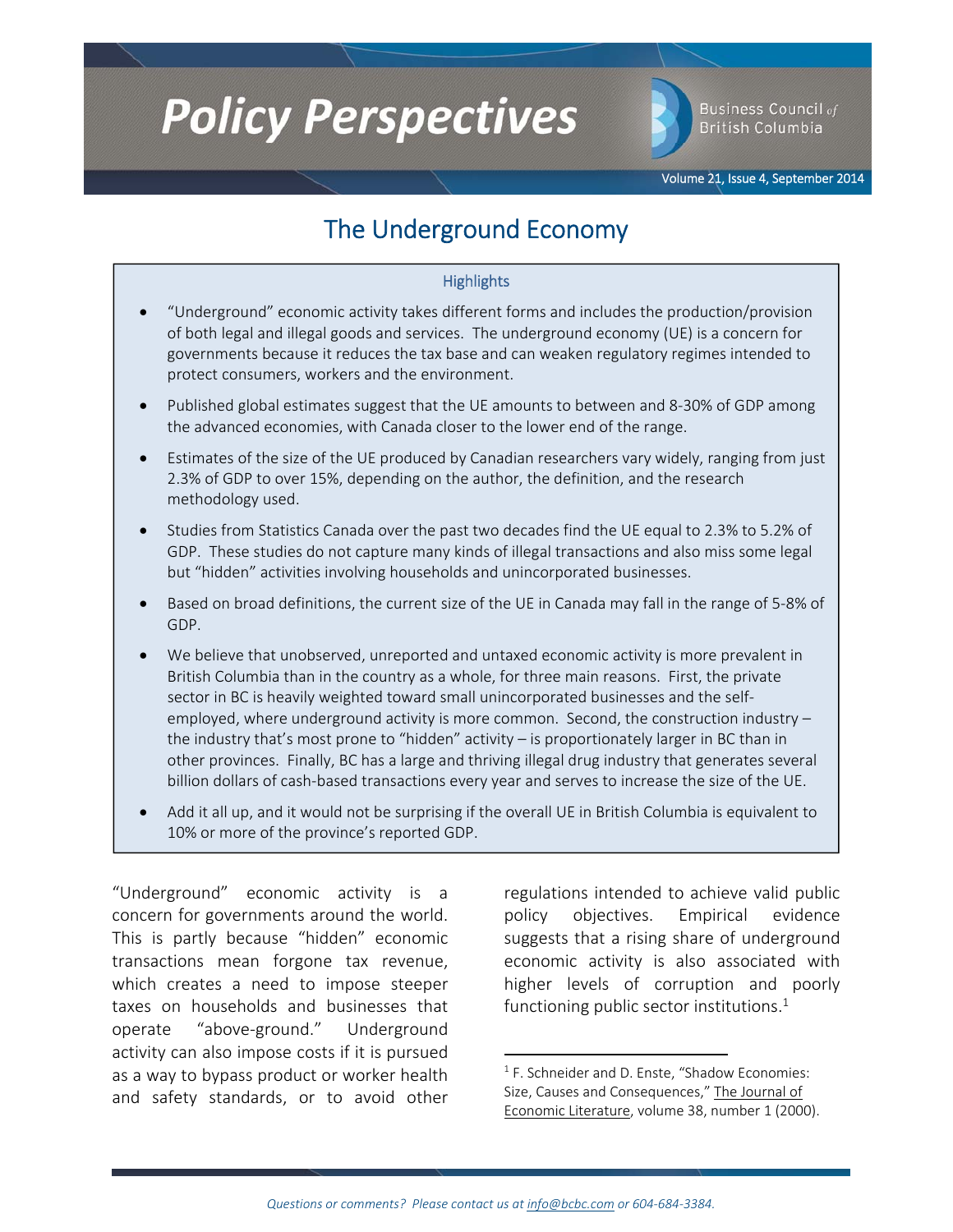Estimating the size of the underground economy (UE) is complicated since such economic activity is difficult to see and hard to quantify. Economists, statisticians, and government agencies have used a variety of techniques to get a handle on the phenomenon. National statistical agencies work to ensure that thorough estimates of Gross Domestic Product (GDP) are produced in the national accounts. In doing so, they make an effort to account for certain "non‐ observed" transactions and to incorporate these into official measures of output (GDP). To assist statistical agencies and encourage consistency in the compilation of national accounts, in 2002 the Organization for Economic Cooperation and Development (OECD) released the Handbook for Measurement of the Non‐observed Economy, which has become the most important international sourcebook in this area.

#### Defining the Non‐observed Economy

According to the OECD, five groups of activities comprise the "non‐observed" economy.<sup>2</sup> They are:

- (1) the hidden sector, consisting of legal but unreported activity;
- (2) the illegal sector;
- (3) the informal sector;

- (4) household production for own final use; and,
- (5) other activities that are not captured due to deficiencies in official data collection programmes.

The *hidden sector* (or underground production) is defined as "those activities that are productive and legal but are deliberately concealed from public authorities," usually to avoid payment of income, sales and payroll taxes. Transactions may also be hidden to enable the participants to ignore health standards, labour laws, or administrative procedures established by governments. Off‐the‐book construction work and unreported rental income are prominent examples of this kind of hidden sector activity.

The *illegal sector,* according to the OECD, consists of goods and services whose production, sale, distribution or even possession is forbidden by law. It also includes activities which are legal but become prohibited when carried out by unauthorized or unlicensed producers. Illegal transactions include the production and distribution of banned drugs, pornographic materials, prostitution (where it is illegal), unlicensed medical practices, unauthorized gambling, unlicensed production of alcohol, illegal fishing/ poaching, the sale of counterfeit goods, the unauthorized reproduction of copy‐righted materials, smuggling, and fencing, bribery, and money laundering. Of interest, some countries, such as the UK, are now looking to include more categories of illegal activity in their national accounts, which will have the effect of boosting their reported GDP.<sup>3</sup>

The *informal sector* describes market transactions involving individuals or entities that are not registered with the authorities and operate outside of the scope of official

 $2$  This discussion is mainly based on C. Morissette, "The Underground Economy in Canada, 1992‐2011," Statistics Canada, catalogue No. 13‐604‐M, 2014.

<sup>&</sup>lt;sup>3</sup> C. Goodhart and J. Ashworth, "Trying to Glimpse the 'Grey Economy'," VOX.eu.org, October 8, 2014.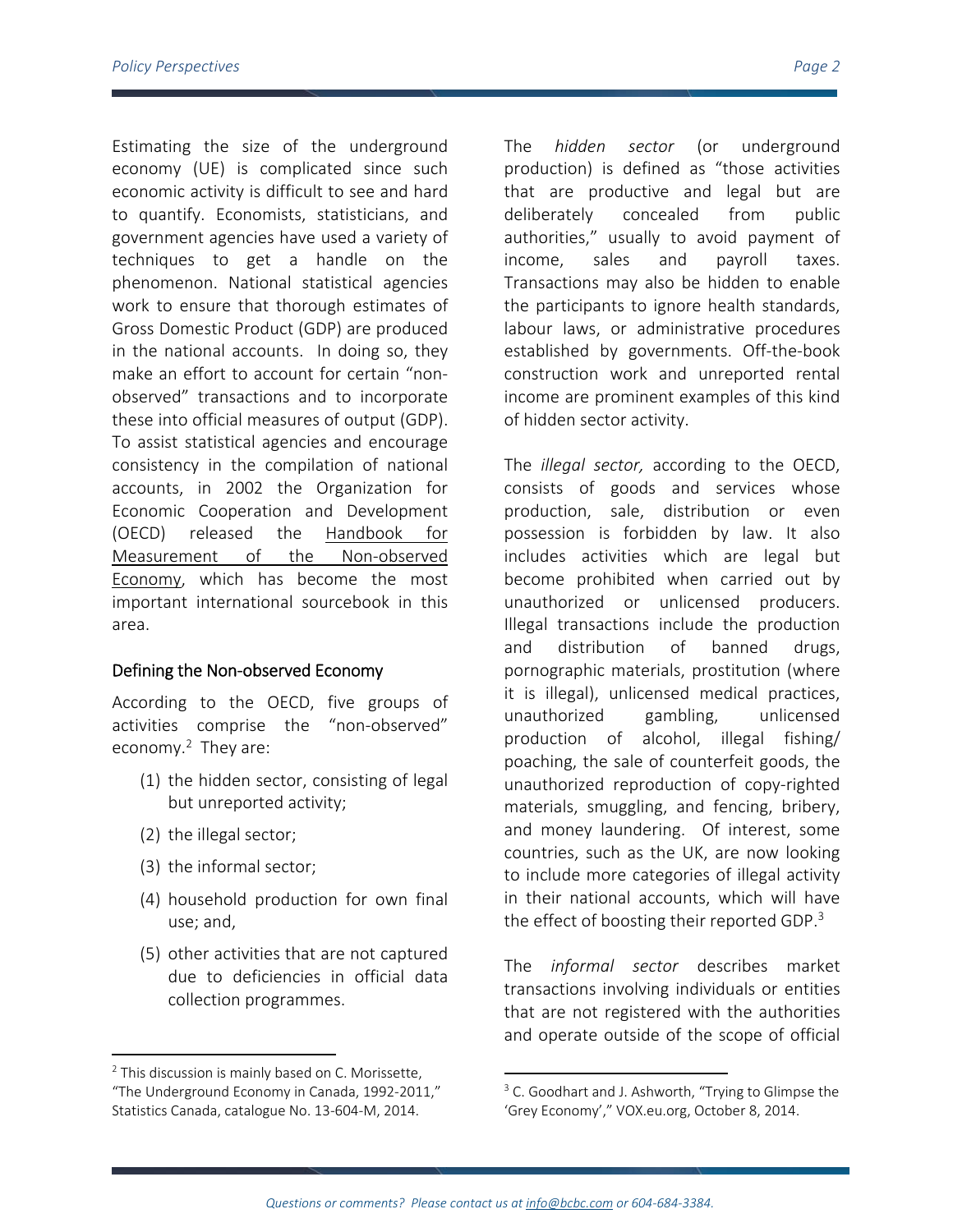surveys and other data-collection systems (such as Statistics Canada's Business Register). Examples of informal activities that can be missed in estimates of GDP are the provision of child care services, a range of outsourced household services (e.g., home cleaning), other personal care services, and direct sales of agricultural products at road‐side stands.

Production by *households for own final use* covers goods and services consumed by households that are also produced by the same households. All goods produced by households for own‐use are theoretically included as part of the national accounts; however, in practice only food grown by farmers for own‐consumption is counted as part of GDP in Canada. Statistics Canada does not attempt to capture services that are self‐produced and consumed by households, such as cleaning and laundry.

*Deficiencies in the basic collection of data*  refers to situations where, for various reasons, transactions are not adequately captured via standard data‐collection techniques. This source of mis‐ measurement of official GDP is not considered to be significant in Canada.

### Global Estimates

There are different ways to measure hidden economic activity, and no single approach has been adopted by scholars or governmental bodies. Some researchers are primarily interested in the impact of underground activity on tax collections and tax evasion, while others want to know how much GDP is "missed" as a result of non‐ observed transactions. A paper published by the World Bank in 2010 provided estimates

of the size of the "shadow economy" for more than 150 countries.<sup>4</sup> The study focused on various monetary indicators (particularly the use of cash) as well as labour market indicators (e.g., participation in the formal work force) to help determine the extent of UE activity in the countries examined.

The estimates generated by the World Bank authors  $-$  for the year 2007  $-$  were surprisingly large. For the advanced economies (US/Canada, Western Europe, Japan, and Australia/New Zealand), the shadow economy ranged from 8% of gross domestic product in Switzerland at the low end to almost 30% in Greece at the high end. Canada came out in the mid‐teens, at 15.7% of GDP. $5$  Developing countries have proportionately larger shadow economies than richer nations, in part because many people in poorer countries earn their livelihoods in "informal" labour markets and don't pay taxes on their incomes. The effectiveness of government tax collection and administration systems also affects the amount of unreported economic activity.

## The Underground Economy in Canada

A 2005 Canadian academic study estimated that the underground economy amounted to around 15% of GDP in 2001, which is similar to the figure in the World Bank's 2010 report. $6$  It also found that the UE had expanded in size relative to measured GDP since the 1970s  $-$  that is, over time,

 <sup>4</sup> F. Schneider, A. Buehn, and C. E. Montenegro,

<sup>&</sup>quot;Shadow Economies All Over the World," World Bank Policy Research Working Paper 5356, July 2010.

 $<sup>5</sup>$  Ibid., p. 24, Table 3.3.4.</sup>

 $6$  L. Tedds, "The Underground Economy in Canada," in C. Bajada and F. Schneider, eds., Size, Causes and Consequences of the Underground Economy: An International Perspective, 2005.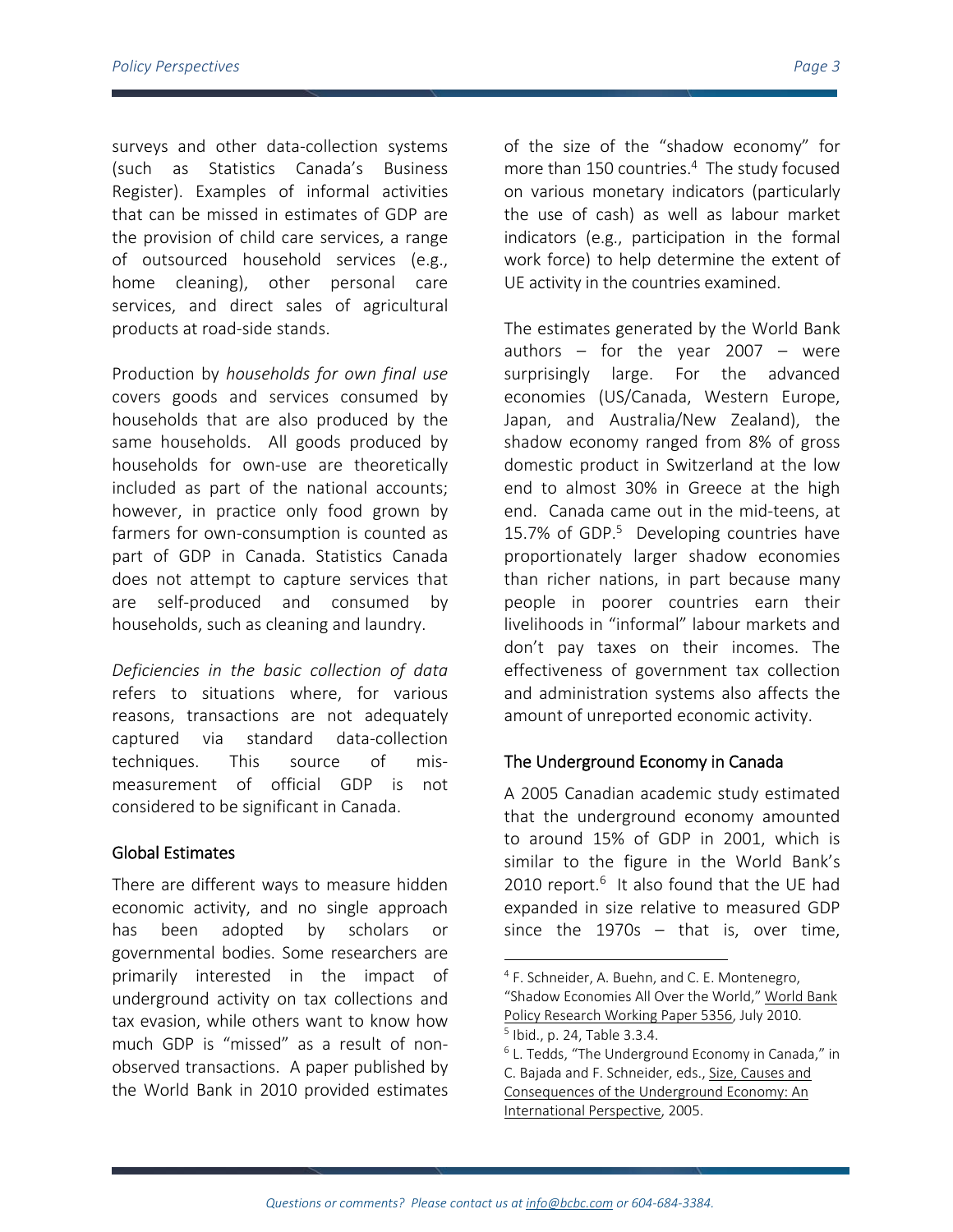relatively more economic activity in Canada was being hidden from view and not captured by government statistical systems.

It should be noted that both the 2005 Canadian study and the World Bank's 2010 report yield estimates of the UE that differ materially from those produced by Statistics Canada, which finds much lower levels of non‐observed economic activity. Over the past two decades, Statistics Canada's published studies have suggested that the UE is equivalent to somewhere between 2.3% and 5.2% of GDP.<sup>7</sup> Based on Canada's current nominal GDP, this amounts to \$45‐100 billion, in very rough figures. $8$  The agency's latest UE estimates are at the low end of the specified range. Statistics Canada's most recent work on the underground economy ignores most forms of illegal activity,  $9$  as well as household production for own‐use; including all illegal activities and prohibited products/services would increase the size of the UE significantly.

One reason why some analysts report larger estimates for the UE in Canada (and other countries) than official statistical agencies do is that hidden transactions – for example, an

off‐the‐books home renovation project, or yard‐work provided in exchange for a (non‐ reported) cash payment – are typically computed in simple dollar terms, whereas GDP is by design a value‐added measure. To make the numerator and the denominator comparable, one would need to estimate the "value‐added" component of the particular UE activity of interest (basically, this involves subtracting the cost of the "inputs" used to produce the UE good or service). In practice this isn't feasible. Thus, some attempts to determine the size of the UE yield estimates that arguably are too high when judged in relation to "official" GDP and how it is computed by statistical agencies. $10<sup>10</sup>$ 

Statistics Canada takes a narrower view of the scope of the non‐observed economy than many other authors as well as the above‐noted OECD Handbook. Its studies restrict the definition of the underground economy to market‐based productive activities carried out in a hidden manner, the informal sector, and a small part of overall illegal activity. The basic structure of Statistics Canada's analytical approach is depicted in Figure 1 below.

In its work on the UE, Statistics Canada makes a number of assumptions. Two important ones are:

- small businesses are more likely to participate in UE activities than large businesses; and,
- unincorporated businesses are more likely to engage in UE activities than incorporated companies.

 $7$  C. Morissette, "The Underground Economy in Canada, 1992‐2011," Statistics Canada, catalogue No. 13‐604‐M, 2014. For earlier Statistics Canada work on the topic, see P. Smith, Assessing the Size of the Underground Economy: The Statistics Canada Perspective, Catalogue No. 13‐604, 2006. Also see the discussion in P. Lemieux, The Underground Economy: Causes, Extent, Approaches, Montreal Economic Institute Research Papers, November 2007, pp. 13‐15.

<sup>&</sup>lt;sup>8</sup> As of the second quarter of 2014, Statistics Canada reported that the country's nominal GDP was 1.956 trillion.

 $9$  The 2014 Statistics Canada study does seek to measure alcohol and tobacco smuggling and the illegal sale of these products.

 $10$  This point is discussed in the paper by Lemieux, ibid.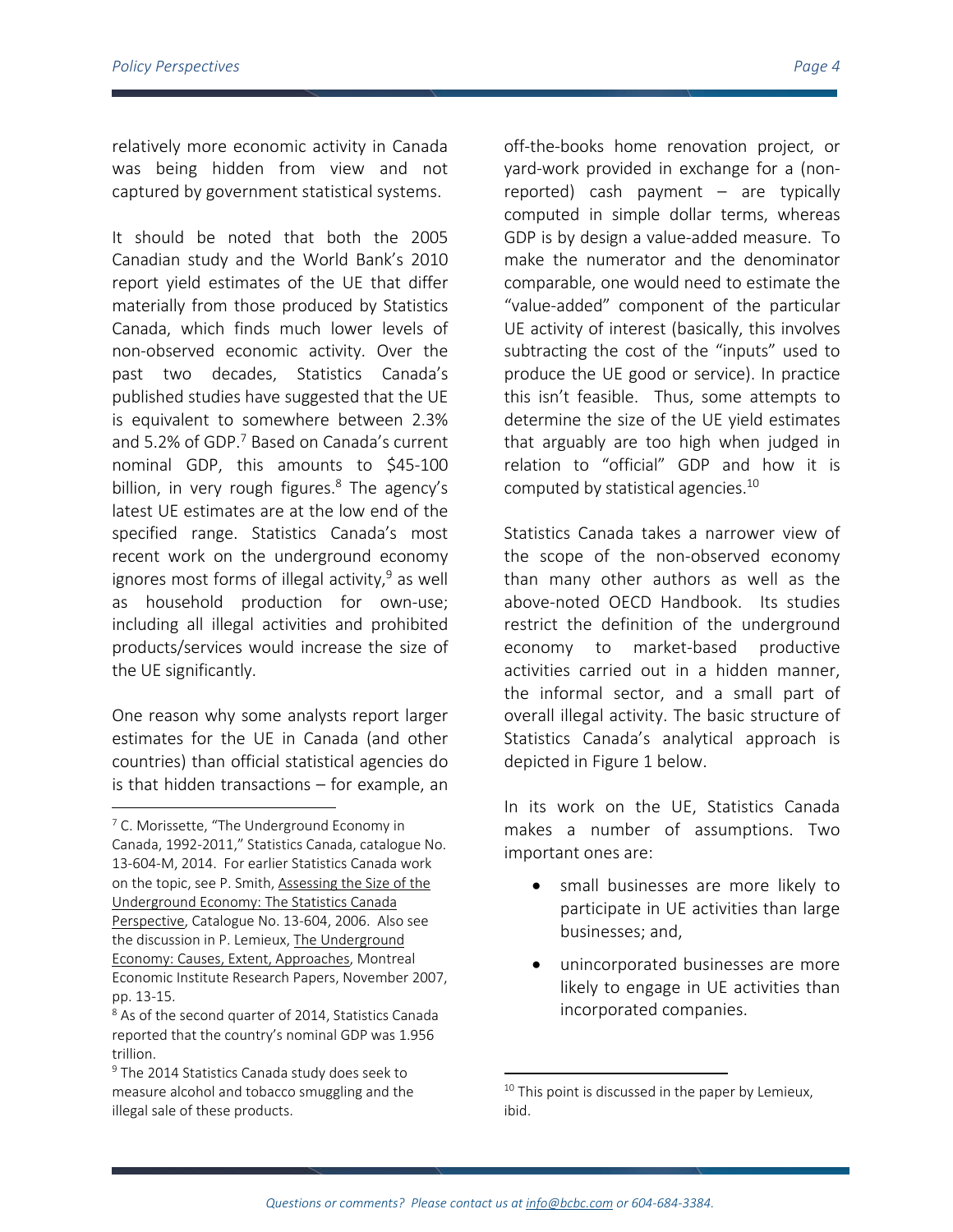

As discussed below, these assumptions are relevant when thinking about the underground economy in the context of British Columbia.

One benefit of the estimation techniques employed by Statistics Canada is that they allow for empirically founded "educated guesses" about the magnitude of (legal) underground activity in different sectors of the economy. Unsurprisingly, both the absolute and proportionate size of UE activity vary across industries. The largest amount of underground activity, in absolute terms, takes place in the construction sector, followed by retail trade and then finance and real estate (the latter is mainly

driven by undeclared rental income). In 2011, construction alone accounted for one‐ quarter of UE activity, using Statistics Canada's definition of the term.

Turning to the incidence of underground activity across industries, for 2011 Statistics Canada found that food and accommodation had the largest share of hidden transactions (12.5%), followed by "other services" (which includes household services such as cleaning and yard work) and then fishing and hunting (a very tiny industry). Table 1 provides further details.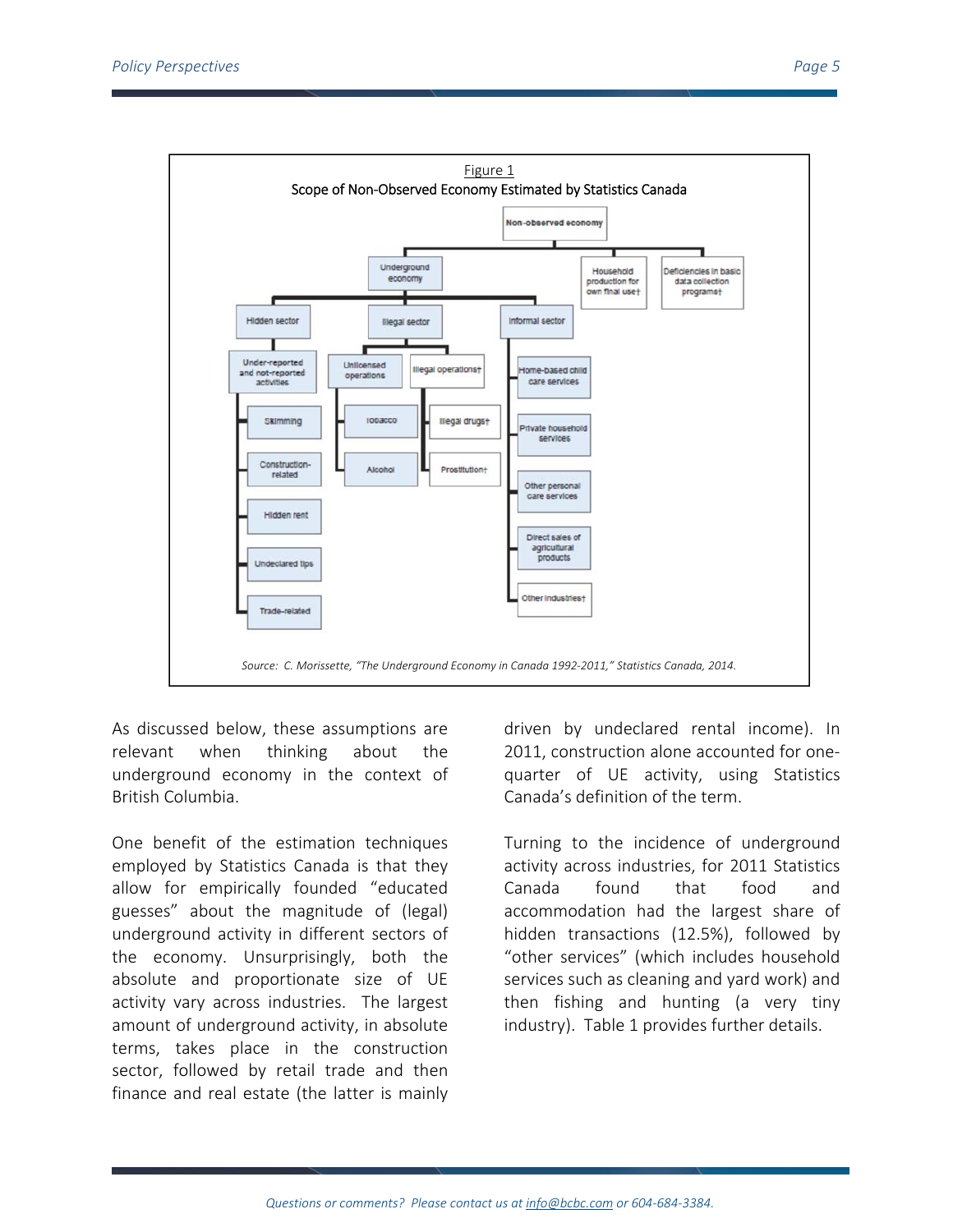| Table 1                                                                                             |                                   |
|-----------------------------------------------------------------------------------------------------|-----------------------------------|
| <b>Underground Economy Share of Total</b><br>Industry Output*, Canada                               |                                   |
| Industry                                                                                            | UE as % of<br><b>Industry GDP</b> |
| Accommodation and                                                                                   |                                   |
| foodservices                                                                                        | 12.1%                             |
| Other services                                                                                      | 9.1%                              |
| Fishing, hunting, trapping                                                                          | 9.0%                              |
| Crop/animal production                                                                              | 8.6%                              |
| Construction                                                                                        | 8.5%                              |
| <b>Educational services</b>                                                                         | 7.3%                              |
| Arts, entertainment, recreation                                                                     | 6.1%                              |
| Retail trade                                                                                        | 6.1%                              |
| Health and social services                                                                          | 3.4%                              |
| Finance/real estate                                                                                 | 2.8%                              |
| Professional/technical/scientific<br>services                                                       | 2.3%                              |
| Manufacturing                                                                                       | 1.6%                              |
| Forestry and logging                                                                                | 1.4%                              |
| Transportation and wholesaling                                                                      | 1.2%                              |
| Information and cultural<br>industries                                                              | 0.6%                              |
| Wholesale trade                                                                                     | 0.3%                              |
| Mining and oil and gas                                                                              | 0.1%                              |
| Utilities                                                                                           | 0.0%                              |
| Government administration                                                                           | 0.0%                              |
| * Total GDP is equal to official GDP plus estimated underground<br>activity GDP. Data are for 2009. |                                   |
| Source: Statistics Canada.                                                                          |                                   |

# The Case of British Columbia

If we include all types of illegal activity as well as the "informal sector" and what the OECD categorizes as household production for own use within the definition of the UE, then the resulting figure will be higher as a share of GDP than is suggested in the Statistics Canada studies noted above. On this more expansive definition, the total UE in Canada may amount to 5‐9% of GDP.

As for British Columbia, there are reasons to believe that the UE is bigger here than it is in Canada as whole, when measured relative to GDP. The following factors support this contention:

- The BC economy is heavily skewed toward unincorporated small businesses, which are more prone to engage in hidden economic activity and to under‐report incomes compared to medium‐sized and large firms (and to incorporated businesses generally).
- BC has among the highest proportions of self‐employed persons in the labour force in the country. High rates of self‐ employment are also correlated with greater underground economic activity.
- British Columbia has long had a substantial and thriving illegal drug industry, involving many billions of dollars per year in predominantly cash‐based transactions. Not only is the province a major producer of a number of illegal substances (many of which are then exported), it is also a transhipment point for drugs that are shipped to/from other jurisdictions.
- Home‐building and home renovation represents a larger slice of GDP in British Columbia than in other parts of the country. Given that construction accounts for a bigger fraction of total (non-illegal) UE activity than any other industry, it stands to reason that this source of unobserved economic activity plays a greater role in the BC economy.